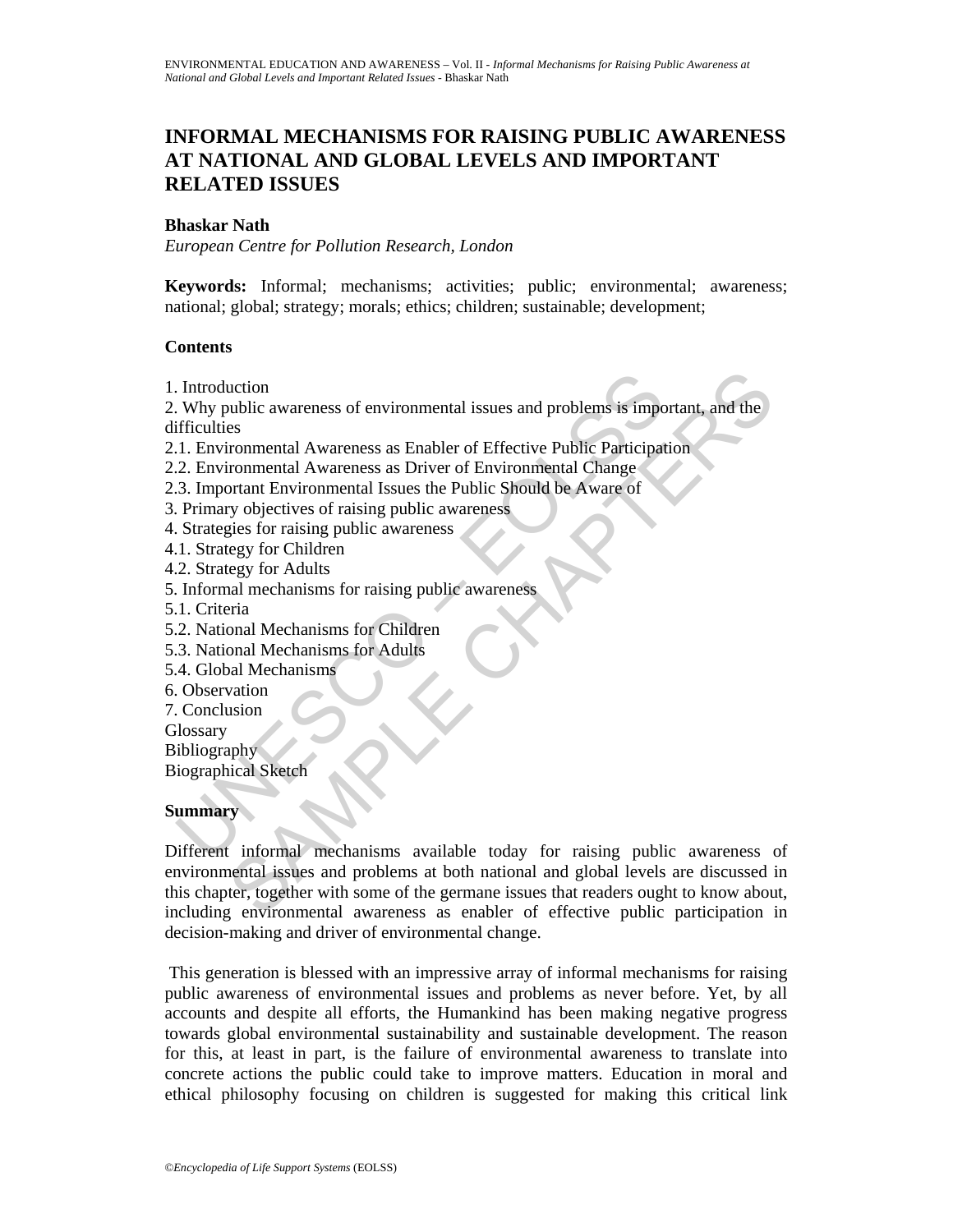between being aware and doing what needs to be done. Unarguably, a moral compass is indispensable to navigating life's sojourn, and so is a strong moral and ethical foundation to ensure nature's abundant benediction to sustain both present and future generations with an acceptable quality of life for all. Merely treating the symptoms of our attitude and behavior to the natural environment, on which policy and initiatives have been focusing, is like an incompetent physician treating the symptoms of a malaise and not the malaise itself causing them in the first place. This is where morality and ethics should come in to engender genuine respect, care and concern for nature and the environment. These issues are also discussed.

## **1. Introduction**

The goal of projects and activities which a government undertakes, and policy it develops and implements, is to improve the quality of life of its citizens and to ensure national security. Therefore, it is eminently reasonable and fair for the public to be able to scrutinize and make inputs to what is being proposed for their good and in their name (in democratic societies) and to participate in the decision-making process. Indeed, in the environmental context broad public participation in decision-making is increasingly mandatory, not an option (e.g. Chapter 23 of Agenda 21; WCED, 1987, page 349).

the goal of projects and activities which a government undertake<br>evelops and implements, is to improve the quality of life of its citize<br>ational security. Therefore, it is eminently reasonable and fair for the<br>securitize a However, members of the public cannot participate effectively, neither can they make informed judgment or input, unless they have access to all relevant information and are aware of the parameters and implications of what is being proposed. This underscores the importance of public education and awareness of environmental issues and problems. To this end Chapter 36 of Agenda 21 draws attention to the importance of "Promoting education, public awareness and training" in the context of the relationship between environmental education in the broadest sense and development, while EU Directive 2003/4/EC seeks to strengthen existing rules on public access to environmental information in line with the 1998 Aarhus Convention.

1 of projects and activities which a government undertakes, and policy<br>and implements, it to improve the quality of life of its cirizens and to ensu<br>esecurity. Therefore, it is eminently reasonable and fair for the public The presumption on which public awareness is founded is that, the more people become aware of the adverse impacts of human activities on the environment and nature's lifesupport systems, the more enlightened and willing they would become to actively promote environmental sustainability and sustainable development. They would then be willing, it is presumed, voluntarily to adopt life-styles commensurate with the capacity of nature's ecosystems and natural resource reserves to supply; to positively change their behavior and attitude to nature and the environment; and in democratic societies to put pressure on their elected representatives to develop and implement long-term policies for sustainable development. In theory all this sounds excellent and makes much sense too. Unfortunately, in practice and in the real world it is anything but. It just does not work like this due to what is called the "Enlightenment Fallacy" (Berry, 2004) which asserts that enlightenment does not automatically translate into meaningful reduction of anthropogenic pollution. Had the presumption not been fallacious, the rich developed countries, blessed as they are with high literacy rates, educated citizenry, and a high level of environmental education and awareness unlike poor developing countries, should be the most sustainable. But they are not. On the contrary, they are the biggest polluters with unsustainable life-styles to match (e.g. Nath and Kazashka-Hristozova, 2005). Being aware of environmental issues and problems and yet the international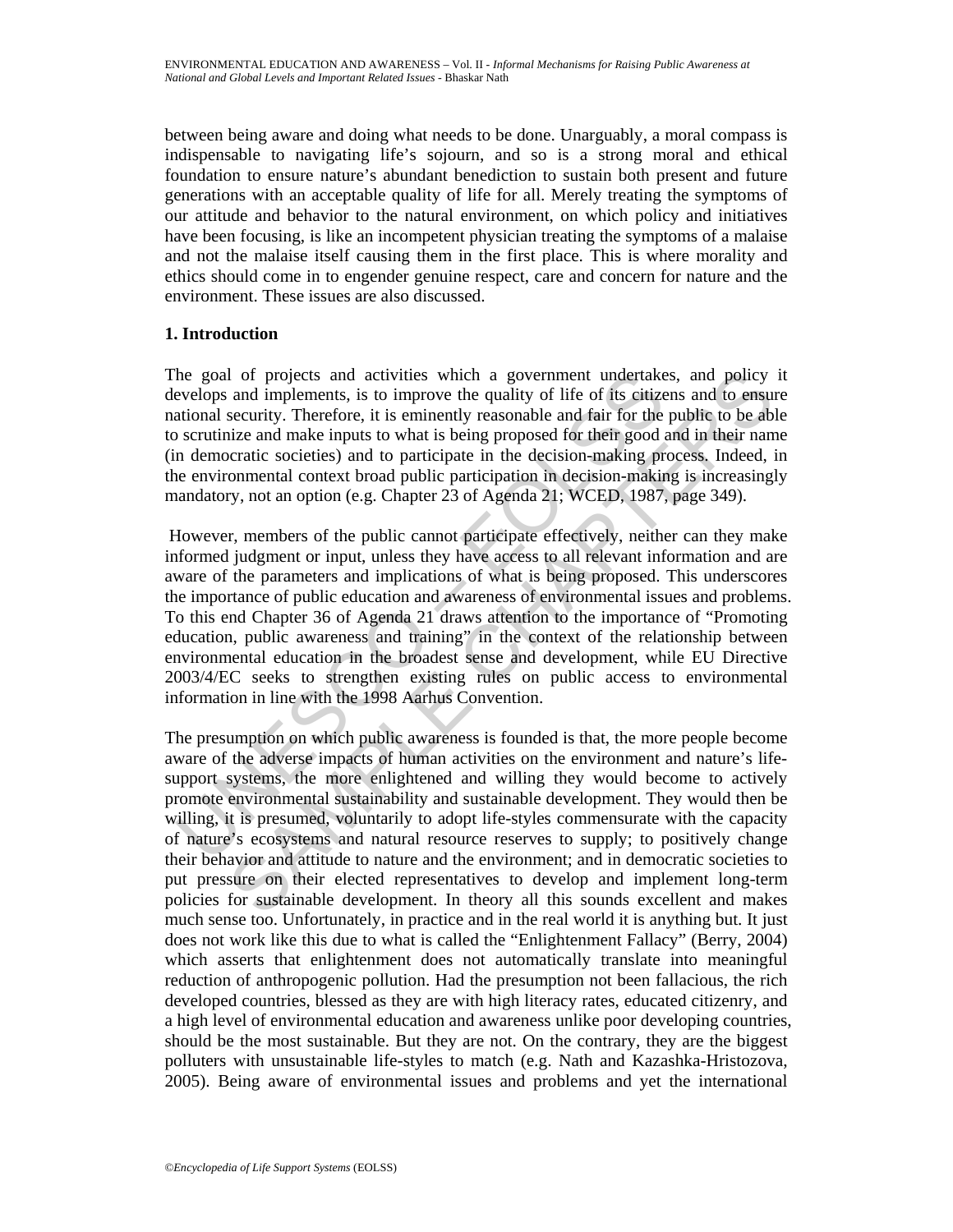community not willing or able to do what needs to be done explains, at lease in part, why the world of the Johannesburg Earth Summit of 2002 was less sustainable than the world of the Rio Summit of 1992. Indeed, negative progress had been made towards global sustainability during those ten years despite all the political rhetoric, countless conferences and a veritable avalanche of publications, practical efforts made worldwide, and money expended.

 With reference to the above, the purpose of this Article is to describe and discuss currently available informal mechanisms for raising public awareness of environmental issues and problems at both national and global levels, and to discuss some of the germane issues that the reader should be aware of, including the following:

- Environmental awareness as enabler of effective public participation
- Environmental awareness as driver of environmental change
- Important environmental issues the public should be aware of

Adopting the meaning of "informal" as given in the Oxford English Dictionary, in what follows "informal mechanisms" will be taken to mean events and activities that are held not in accordance with convention, ceremony or prescribed rules.

## **2. Why Public Awareness of Environmental Issues and Problems is Important, and the Difficulties**

There are two main reasons why public awareness of environmental issues and problems is increasingly important. They are elaborated in 2.1 and 2.2 along with the difficulties associated with them *vis-à-vis* global sustainable development.

# **2.1. Environmental Awareness as Enabler of Effective Public Participation**

Environmental awareness as enabler of effective public participation<br>Environmental awareness as driver of environmental change<br>Important environmental issues the public should be aware of<br>dopting the meaning of "informal" rommental awareness as enabler of effective public participation<br>conmental awareness as driver of environmental change<br>trant environmental issues the public should be aware of<br>the meaning of "informal" as given in the Oxfo Projects and activities undertaken, or policy implemented by local or central governments often impact on the natural environment affecting peoples' quality of life. It is eminently reasonable, therefore, for the public at large to be aware of those impacts and indeed to participate in making decisions on whether or not any planned project, policy or activity is to be implemented, and, if so, how. It is mainly for this reason that ever since the 1972 Stockholm Conference on the Human Environment, which was a ground-breaking event that pushed global environmental concerns to the top of the political agenda, public participation in environmental decision-making has become important as never before. Chapter 23 of Agenda 21, which is a preamble to Section III of that document, stresses both the importance of broad public participation in decisionmaking and the particular role of the NGOs in the process. Today public participation is mandatory in most countries of the world and increasingly so, not an option. Indeed, the right of the public to environmental information is integral to their fundamental human right "to an environment adequate for their health and well-being", and nation states are obliged to "inform in a timely manner all persons likely to be significantly affected by a planned activity and to grant them equal access and due process in administrative and judicial proceedings" (WCED, 1987, page 349). Typically, the new EU Directive on "Public Access to Environmental Information" (Directive 2003/4/EC), which came into force on 14 February 2005 and is in line with the 1998 Aarhus Convention, is designed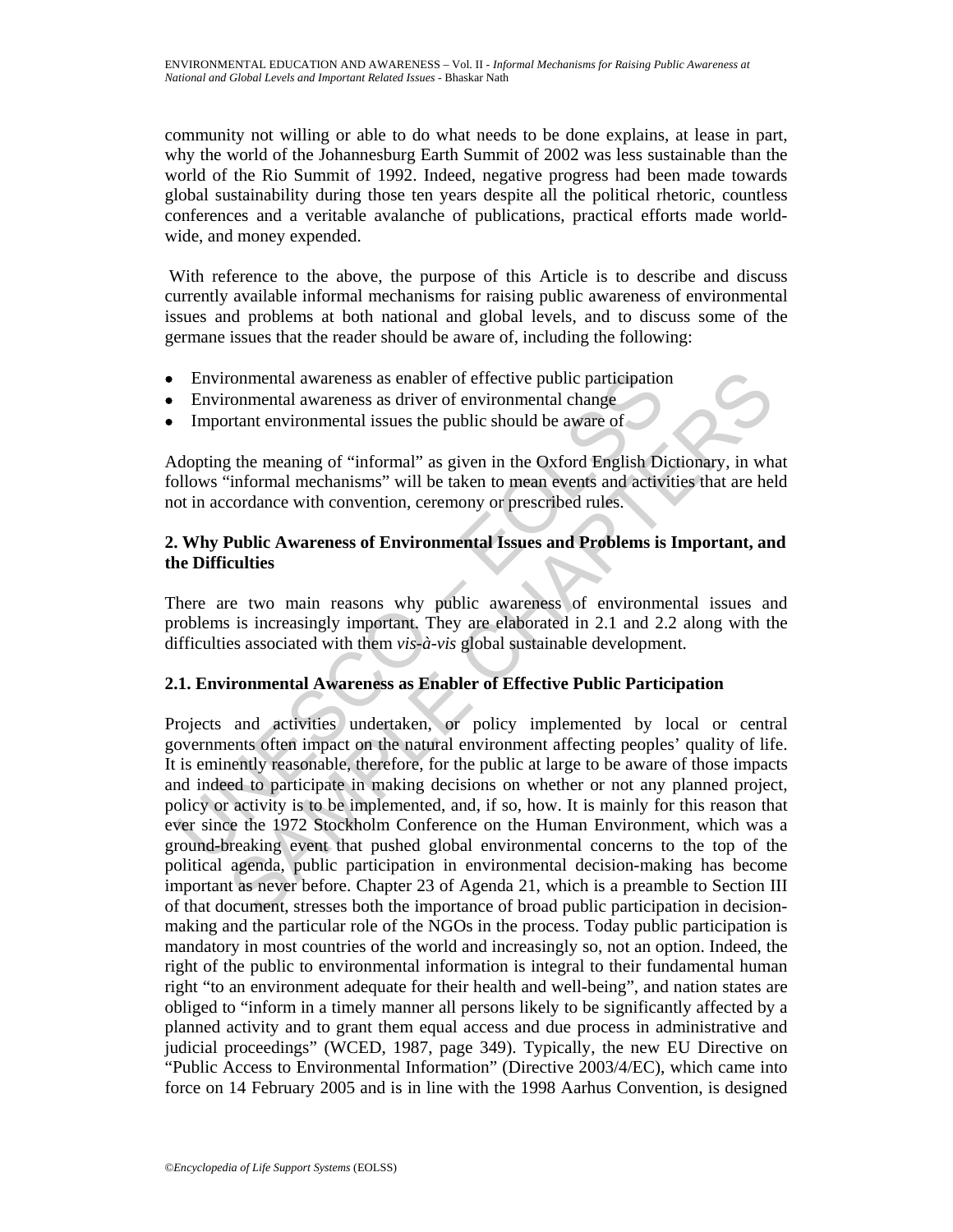to strengthen existing rules in this area. The Directive also provides for transparency of decision-making and holds decision-makers accountable.

Clearly, members of the public would be in a position to participate effectively in the decision-making process only when they are aware of the likely or probable environmental consequences of implementing planned projects, policy or activities, and for this they must have access to all relevant information. However, experience shows that in many of the developing countries and transition economies, and even in some of the highly developed countries, governments and politicians in power tend to be reticent in divulging information to the public, presumably in deference to the adage "information is power" which characterizes totalitarian regimes everywhere. Indeed, when deemed necessary, they are not averse to manipulating or even manufacturing information to mislead the public in pursuit of their political agenda.

"Politics, as the word is commonly understood, are nothing but corruptions, and consequently of no use to a good king or a good ministry."

# Jonathan Swift (1667-1745) in *Thoughts on Various Subjects*

Furthermore, in democratic systems of governance politicians appear increasingly to follow public opinion, act reactively, and to shy away from proactive initiatives they consider too radical and therefore fraught with political risks. In political parlance the last is a manifestation of what is called the NIMTOO (Not in My Term Of Office) syndrome which is proving to be a major obstacle to framing effective long-term policy for global sustainable development.

formation to mislead the public in pursuit of their political agenda.<br>
"Politics, as the word is commonly understood, are nothing but co<br>
consequently of no use to a good king or a good ministry."<br>
Jonathan Swift (1667-174 ion to mislead the public in pursuit of their political agenda.<br>
blitics, as the word is commonly understood, are nothing but corruptions, and<br>
seequently of no use to a good king or a good ministry."<br>
Jonathan Swift (166 There is a presumption that as public awareness of pressing environmental issues and problems increases, people (the affluent in particular) would become more willing voluntarily to adopt less consumptive (and therefore less polluting) life-styles and environment-friendly behavior and attitude. In other words, a positive correlation is presumed to exist between people's enhanced awareness of pressing environmental problems on one hand, and mitigation of those problems presumed to result from people making necessary changes in their behavior, life-style and attitude on the other. While this may be true for small-scale local initiatives, it is generally not true in the case of global environmental problems — global warming for example — that must be urgently addressed for achieving even a modest degree of global sustainable development. This gap between being aware of an environmental problem and yet failing, or not willing, to do what is needed to address it is the essence of what is called the "Enlightenment Fallacy" (Berry, 2004). Arguably this fallacy, coupled with profligate and hedonistic life-styles of the affluent, is proving to be the nemesis of global sustainable development (Nath, 2003) (also see Section 1 of *Mechanisms for the Continuing Education of the Public*).

# **2.2. Environmental Awareness as Driver of Environmental Change**

In pluralistic democratic societies pressure for any change normally comes from the electorate in the bottom-up fashion. So it is presumed that, with greater awareness of environmental issues and problems the public would exert pressure on their elected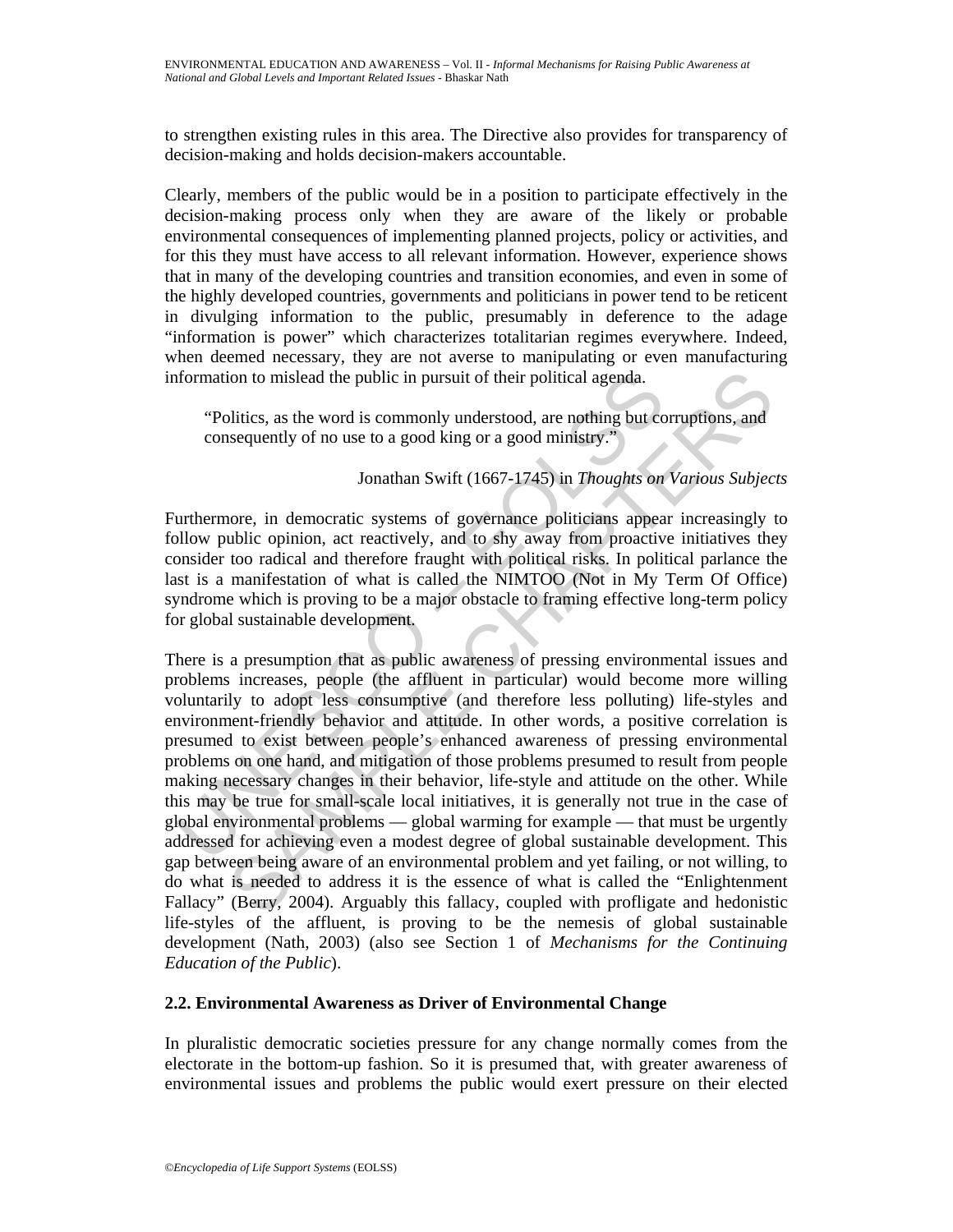representatives to implement projects and policies and undertake activities aiming at sustainable development. However, this political process is fraught with three main difficulties that do not augur well for global sustainable development.

- The time-horizon of most elected political representatives does not extend beyond the next general election, which is usually 4 or 5 years. Understandably therefore, after being elected they become preoccupied with all the things they consider necessary for promotion and re-election next time round. If the party in power loses the next election, a different party comes to power with a different agenda reflecting its own priorities and ideology and, of course, its obligations of "patron-clientism". Sustainable development, on the other hand, is a long-term process, not an event. It needs development and implementation of consistent and coherent long-term policies — and most importantly continuity, commitment and unwavering political will — to bear fruit. Clearly, under current arrangements there is a mismatch between what is needed and what is on offer.
- policies and most importantly continuity, commitment and unw<br>will to bear fruit. Clearly, under current arrangements there<br>between what is needed and what is on offer.<br>General elections are usually won or lost on the • General elections are usually won or lost on the "bread-and-butter" issues of taxation, education, healthcare, housing, etc., and seldom if ever on environmental issues and problems. Although during election campaigns major political parties do talk about the need to protect the environment and the importance of achieving sustainable development, they shy away from the crucial issue of sustainable consumption patterns — in particular the need for the affluent to adopt less consumptive life-styles (WCED, 1987) — because they know the public at large equates improving standards of living and quality of life to ever greater consumption of goods and services to which they aspire. And so for a political party to campaign for election on the need to reduce consumption would be tantamount to committing political suicide.
- ies and most importantly continuity, commitment and unwavering politicity to bear fruit. Clearly, under current arrangements there is a mismatcen what is needed and what is on offer.<br>The ventral elections are usually • The prevailing *laissez-faire* economic system, which is universal in its scope today and is being reinforced by increasing pace of globalization, is itself the greatest obstacle to global sustainable development. The system works only when there is uninterrupted growth in production and consumption of goods and services. On the other hand sustainable patterns of production and consumption, meaning production and consumption commensurate with the capacity of earth's ecological systems and raw material reserves to supply, are the core pre-requisites of sustainable development (WCED, 1987; Nath, 2000). Thus trying to achieve sustainable development within the framework of the prevailing *laissez-faire* economic system can be likened to trying to fit a square peg in a round hole. Most politicians know this, and do not discuss it for fear of upsetting their constituents to whom sustainable consumption is euphemism for reduced living standards. And so they project sustainable development in terms of energy efficiency, keeping neighborhoods clean and tidy, and so on. Laudable though such efforts are, and environmentally helpful too, it is hard to see how they could possibly deliver global sustainable development unless the central issues of the affluent adopting less consumptive life-styles and equitable allocation of wealth and natural resources within and between nations are addressed.
	- "…Developing countries should strive towards a level of consumption which is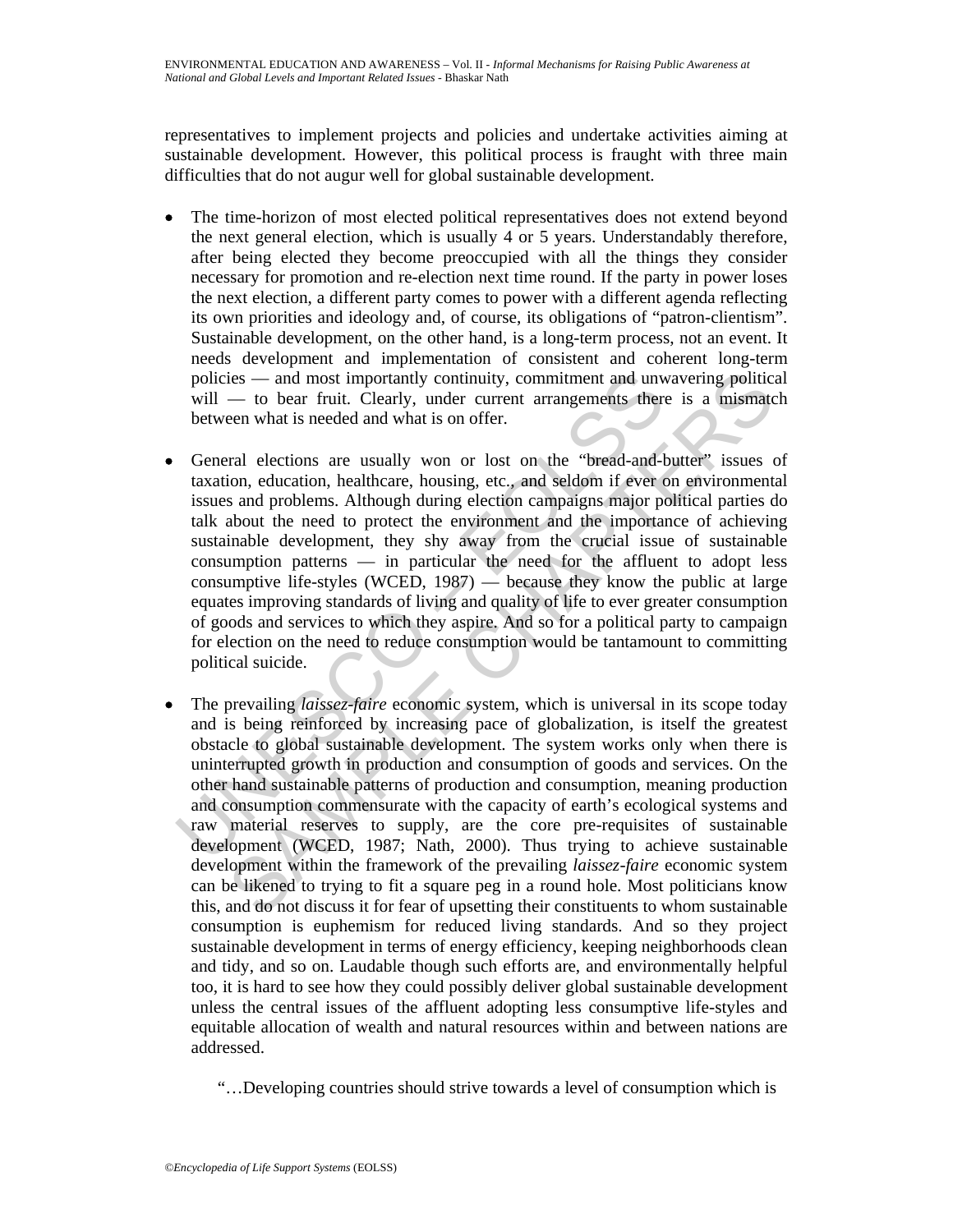compatible with their need for a basic standard of living while developed countries should implement policies and strategies which encourage changes in unsustainable consumption patterns".

Summary of Chapter 4 of Agenda 21 (Hens, 1996)

## **2.3. Important Environmental Issues the Public Should be Aware of**

While the poor of the world knowingly degrade the natural environment of necessity for sheer survival (often with the connivance of the affluent, for example illegal trade in forest products that have an apparently insatiable demand in the West), the affluent do so knowingly to satisfy the open-ended demands of their profligate and hedonistic lifestyles (Nath, 2003; Nath and Kazashka-Hristozova, 2005). The rich of the world will not willingly renounce their material wealth. On the contrary, if necessary they will knowingly and willingly degrade earth's natural environment and life support systems in order to protect and reinforce their hegemony of wealth and power. This is because wealth *is* power, and so presumably without it an individual or a nation would be at a disadvantage *vis-à-vis* the Darwinian imperatives of *natural selection* and *survival of the fittest* (Beer, 1996)..

or willingly renounce their material wealth. On the contrary, if neach or order to protect and reinforce their his natural environment and life or and reinforce their hegemony of wealth and power to presumably without it a ngly renounce their material wealth. On the contrary, if necessary they will y and willingly degrade earth's natural environment and life support system to protect and reinforce their heganony of wealth and power. This is Arguably the above is the crux of the environmental predicament facing the Humankind on which debate on global sustainable development ought to focus. For what is really needed to achieve even a modest degree of global sustainable development is an environmentally sound global mechanism that ensures fair and equitable allocation of wealth and resources both between and within nations to replace the prevailing paradigm, akin to the proverbial "Law of the jungle", which favours the powerful at the expense of the weak and allows the rich to patronize the weak with uplifting rhetoric on "poverty eradication" and manufactured definitions of "poverty" (e.g. Mestrum, 2003). Or could it be that *homo sapiens* are not yet sufficiently evolved to embrace this eminently fair, reasonable, laudable and enlightened paradigm? If so, it would be futile to pursue the distant dream of global sustainable development, however rich or compelling the political rhetoric might be. What, then, is the value or purpose of raising public awareness if it results in little more than cosmetic initiatives that do not add up to much and fail to address the crucial issues of equity, justice, and how to live within the capacity of earth's ecosystems to provide?

# **3. Primary Objectives of Raising Public Awareness**

If the international community is at all serious about achieving even a modest degree of global sustainable development, rather than indulging in rhetoric and cosmetic initiatives that do not add up to much as unrelenting deterioration of the global environment in practically all fronts would readily confirm, the primary objective of raising public awareness must be to enlighten people in ways that would overcome the "Enlightenment Fallacy" and persuade the affluent to adopt life-styles and behavior commensurate with the capacity of earth's ecological and material resources to supply. And, more importantly, to radically change the attitude (especially of the affluent) to nature and the environment from one of gross exploitation as at present to that of *genuine* respect, concern and care. This radical prescription, which may even appear surreal to some, is not new (for example, see WCED, 1987, page 9; Agenda 21, chapter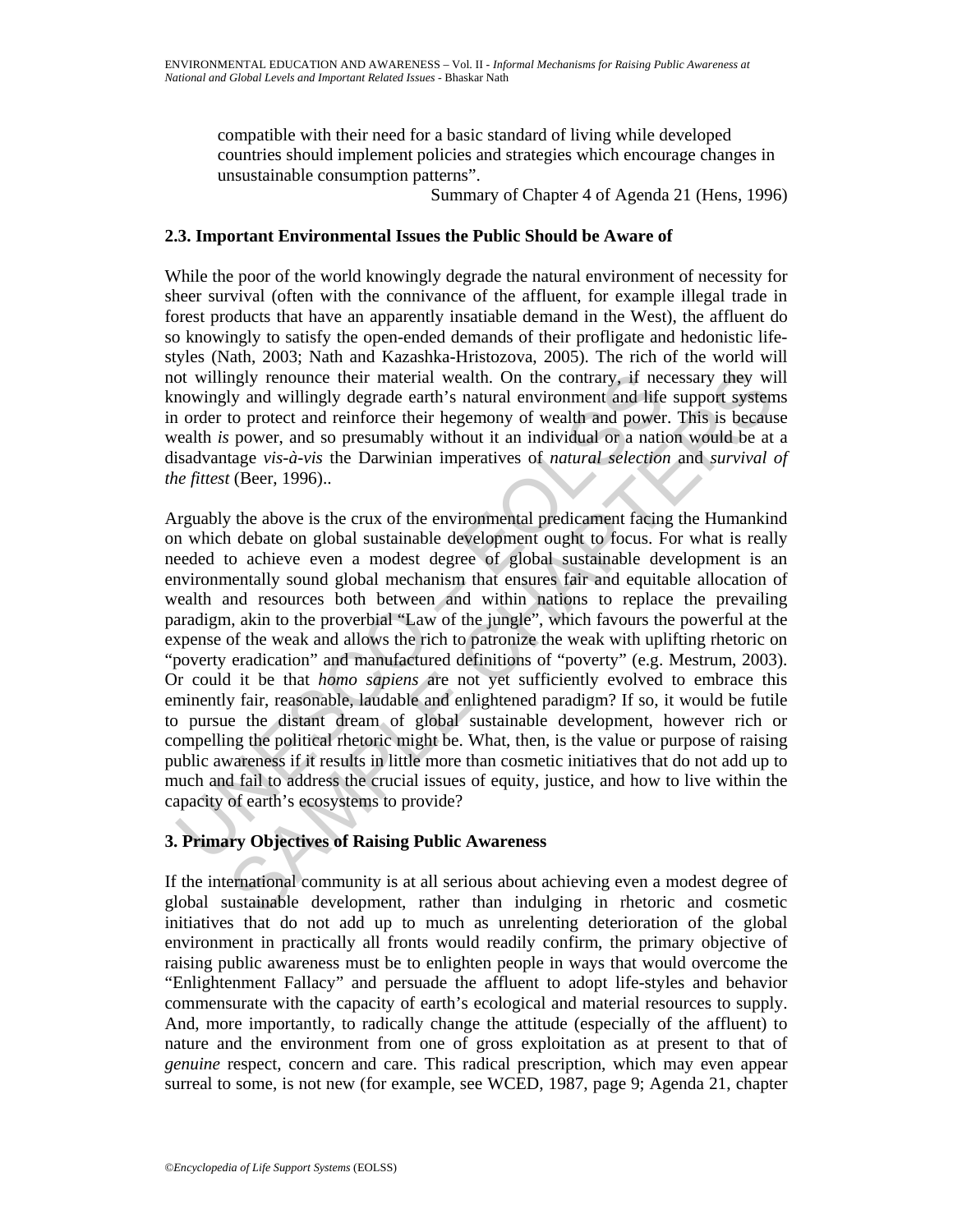4), and it is hard to see how meaningful progress towards global sustainable development could ever be made without it (it would be useful to know about plausible and effective alternatives). Public enlightenment by overcoming the "Enlightenment Fallacy" is crucial because, once people become enlightened in this way, their attitude to nature and the environment would be *genuinely* respectful. They would then exert pressure on their elected representatives to develop and implement effective policies for global sustainable development.

oliticians, Senior Government Officials and Chief Executives in Ind<br>is has been causing the "deep malaise", of which adverse enviror<br>cocurring on all fronts are but symptoms (Nath, 2003; also see Section<br>invironmental Rese ns, Senior Government Officials and Chief Executives in Industry). Arguably<br>been causing the "deep malaise", of which adverse environmental impac-<br>g on all fronts are but symptoms (Nath, 2003; also see Section 3 of *Need [* Yet the political process everywhere has been working against the core requirement of global sustainable development, which is to consume within earth's capacity to supply, by vigorously promoting the quintessentially Western "gospel" of rampant consumerism (see Section 2.2 of *Continuing Education for Decision-Makers including Politicians, Senior Government Officials and Chief Executives in Industry*). Arguably, this has been causing the "deep malaise", of which adverse environmental impacts occurring on all fronts are but symptoms (Nath, 2003; also see Section 3 of *Need for Environmental Research*). Curiously, the United Nations (UN), which should be taking the lead in this matter, has been vigorously promoting the flawed *status quo* of exclusively reliance on science and technology to deliver global environmental sustainability and sustainable development. For example, the Johannesburg Plan of Implementation (JPoI) speaks only of science and technology for sustainable development, and fails to mention education in moral and ethical philosophy without which it is hard to see how people's attitude to nature and the environment could be changed to make meaningful progress towards it (Nath, 2003; Nath and Kazashka-Hristozova, 2005). Indeed, exclusive reliance on science and technology seems to characterize the approach of the UN system to addressing problems of environmental protection and sustainability (e.g. Brende, 2004). Therefore, the onus is on the UN to demonstrate if and how science and technology alone could be applied to bring about necessary changes in people's attitude to nature and the natural environment conducive to the realization of global environmental sustainability without which sustainable development cannot be achieved; and to explain why the richest countries, endowed with abundant state-of-the-art science and technology, and financial resources continue to be the biggest polluters (Nath, 2003; Nath and Kazashka-Hristozova, 2005). Interestingly, when directly challenged, UN's response to this is less than convincing (Morita-Lou, 2004). The UN being a political organization, depending as it does on the goodwill of its powerful member states, one can only speculate on the possible existence of a covert agenda, to which we are not privy, for this state of affairs.

"[Western] philosophers reduced the scope of their inquiries so much that Wittgenstein, the most famous philosopher of this century, said, "The sole remaining task for philosophy is the analysis of language". What a comedown from the great tradition of philosophy from Aristotle to Kant!"

Stephen Hawking (1988), page 191

#### **4. Strategies for Raising Public Awareness**

Obviously, the strategies to be adopted should reflect the socio-cultural and even geopolitical nuances of the target public. For a strategy, which works well in an ancient and enduring culture that through the ages taught people to genuinely respect earth as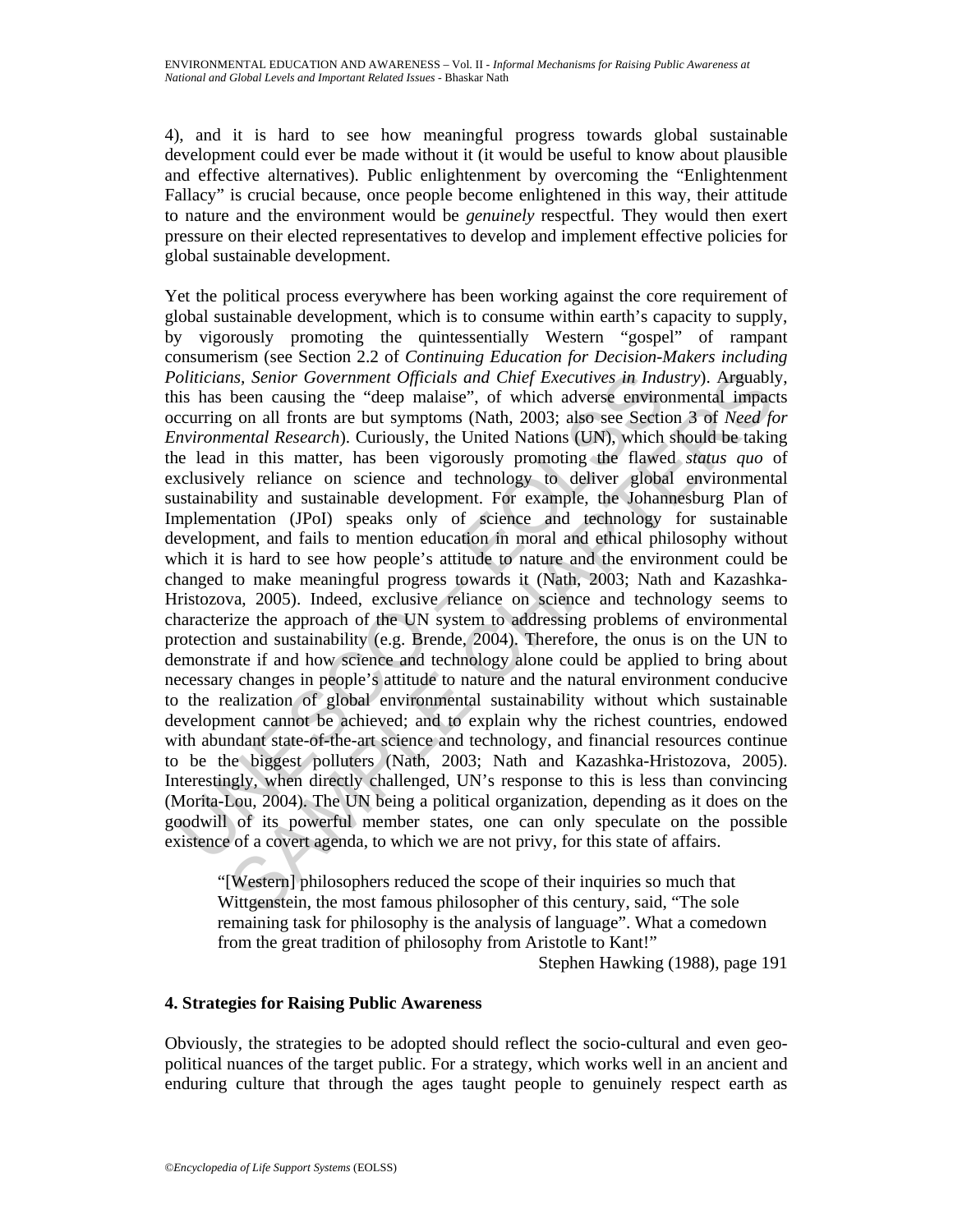"mother" through mythology, religious observance and rituals, is unlikely to work in a Western industrialized society devoted in the main to gross materialism and largely bereft of such deeply-embedded values and sentiments. Furthermore, from the perspective of psychology, the age of the target public is a fundamental determinant of the strategy to be adopted, as will be seen from what follows. However, in all cases the strategic goal must be to overcome the "Enlightenment Fallacy". In other words, the goal of raising environmental awareness of the public must be to change their behavior and attitude to nature and the natural environment positively and permanently — from one of gross exploitation to that of genuine respect, concern and care. Temporary change as fashion or fad engendered by fleeting enthusiasm is neither desirable nor consequential.

# TO ACCESS ALL THE **27 PAGES** OF THIS CHAPTER, Visit: http://www.eolss.net/Eolss-sampleAllChapter.aspx

#### **Bibliography**

- - -

ANDERSON, J. R., 1995, *Learning and Memory: An Integrated Approach*, Chichester, UK, Wiley. [In this text the author describes the key elements of learning and memory and tries to develop an approach by integrating the two].

ANON, 2001, *Selected Stories from Panchatantra*, New Delhi, Adarsh Books. [Originally written in Sanskrit for young children and attributed to a versatile teacher called *Vishnusharman*, this illustrated English translation depicts mainly through animal stories how one ought to conduct life wisely].

BEER, G., 1996, *Charles Darwin — the Origin of Species*, Oxford, Oxford University Press. [In this publication the author gives a lucid account of Darwin's argument for a material, not divine, origin of species and that new species evolve through "natural selection"].

**TO ACCESS ALL THE 27 PAGES OF THIS CHAINST VISIT:**<br>
Visit: http://www.eolss.net/Eolss-sampleAllChapter<br>
ibliography<br>
ibliography<br>
NDERSON, J. R., 1995, Learning and Memory: An Integrated Approach, Chiche<br>
is text the aut BERRY, R.J., 2004, Discussion of the paper "Education for sustainable development: the Johannesburg summit and beyond" by B. Nath, *Environment, Development and Sustainability*, Vol. 6, pp. 494-502. [In this discussion the author makes candid comments on some of the key issues raised in the original paper by B. Nath. The discussion also contains author's response to those comments].

TO ACCESS ALL THE 27 PAGES OF THIS CHA[PTE](https://www.eolss.net/ebooklib/sc_cart.aspx?File=E4-16-06-04)R,<br>
Visit: http://www.eolss.net/Eolss-sampleAllChapter.aspx<br>
hypersection is the Northerland Martioty: An Integrated Approach. Chichester, UK, Wiley. [1]<br>
hypersection Society and BRENDE, B, 2004, "Science for sustainable development: addressing the need for stakeholder involvement", *Environment, Development and Sustainability*, Vol. 6, pp. 487-488. [The author of this short communication is the Norwegian Minister of the Environment and Chair of United Nations Commission on Sustainable Development. In this communication he reaffirms the supremacy of science and technology in dealing with environmental problems, and states the obvious that science and technology alert us to the global problems caused by our polluting behavior and refers to the "remarkable achievements" (his words) of international agreements such as the Kyoto Protocol that are based on strong scientific message and designed to curb such behavior].

COON, D., 1983, *Introduction to Psychology*, Third Edition, St. Paul Minnesota, West Publishing Co [This is a comprehensive text that deals with most of the key aspects at the introductory level].

EISENBURG, N., 1982, 'The development of reason regarding prosocial behaviour', in N. Eisenberg (Ed.) *The Development of Prosocial Behaviour*, New York, Academic Press. [In this chapter the author argues that an understanding of developmental changes in altruism requires an examination of children's reasoning when faced with a conflict between their own needs and those of others when the role of laws,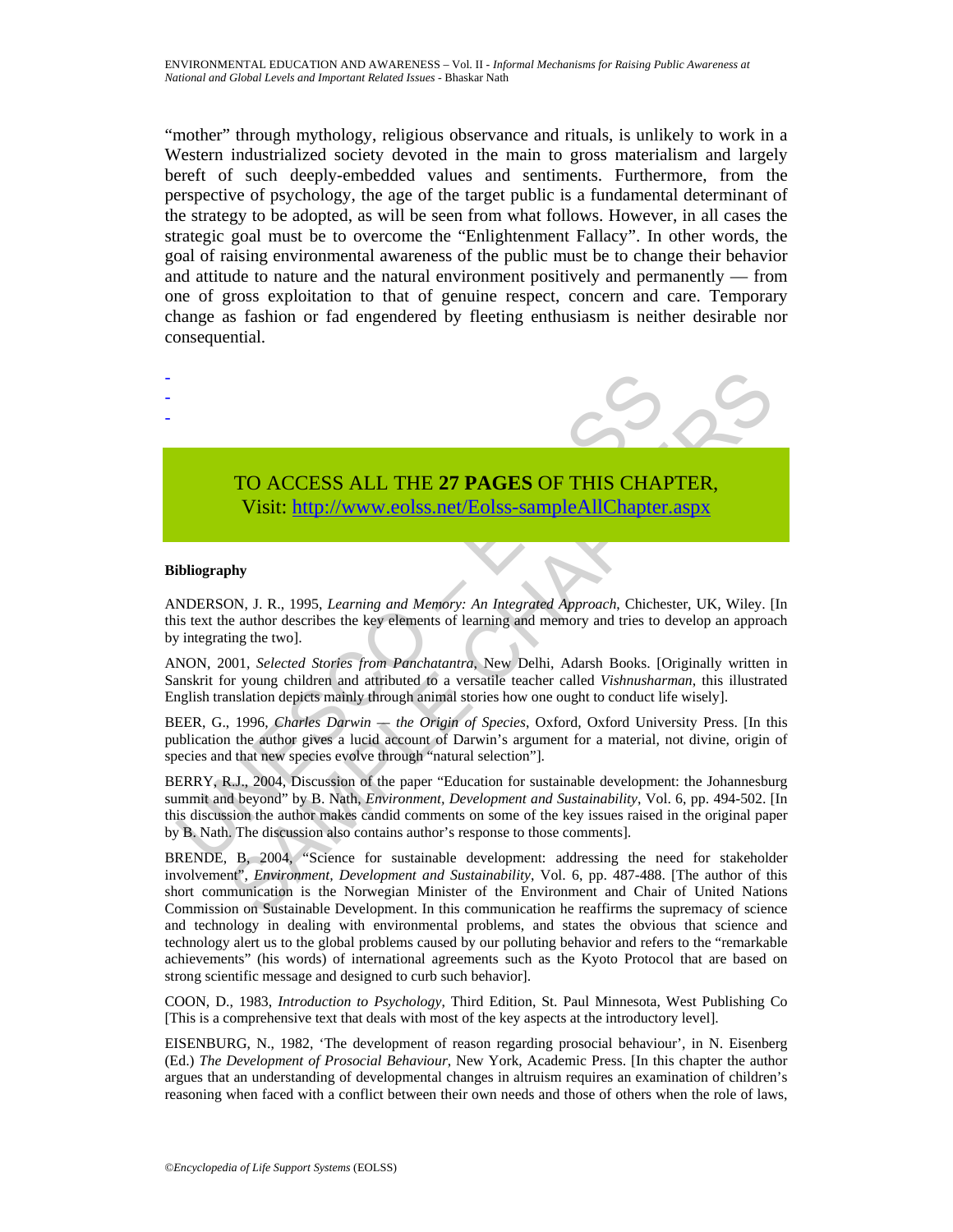rules and authority is minimal].

GROSS, R., 2001, *Psychology: The Science of Mind and Behaviour*, Fourth Edition, Hodder & Stoughton, London. [This is a very good text offering a clear introduction to all the key subject areas. In addition, it addresses some of the major applied areas of psychological research].

HAWKING, S., 1988, *A Brief History of Time*, New York, Bantam Books. [In this landmark scientific book, eloquently written for the non-scientist, the author successfully guides the reader through difficult scientific concepts to search for and explain the secrets of space and time in cosmological physics].

HENS, L., 1996, "The Rio Conference and Thereafter", In B.Nath, L. Hens and D.Devuyst (Eds.) *Sustainable Development*, VUB Press, Brussels. [This chapter provides a critical overview of the concept of sustainable development, its historical development, and of some of the issues closely linked to it].

KOCASOY, G. 2000, "Solid waste management in developing countries — a case study of Turkey", in B. Nath, S.K. Stoyanov and Y. Pelovski (Eds.) *Sustainable Solid Waste Management in the Southern Black Sea Region*, Kluwer Academic Publishers, Dordrecht, the Netherlands, pp. 47-68. [This paper describes how relentlessly increasing quantity of solid waste has been degrading both environmental integrity and quality of life in Turkey which is typical of many developing countries].

KOHLBERG, L., 1981, *Essays on Moral Development*, New York, Harper & Row. [Following on the work of Piaget, in this text the author suggests that the moral development of a child progresses through six distinct stages].

MESTRUM, F., 2003, "Poverty reduction and sustainable development", in B. Nath, L. Hens and D. Pimentel (eds.), *Environment, Development & Sustainability*, Vol. 5, pp 41-61, Dordrecht, Kluwer. [This paper explores the "naturalization" of development thinking in its economic and social dimensions and shows how this affects policy options for social protection in the context of sustainable development].

MORITA-LOU, H., 2004, Discussion of the paper "Education for sustainable development: the Johannesburg summit and beyond" (see below) by B. Nath, *Environment, Development and Sustainability*, Vol. 6, pp. 503-504. [In this short communication the author, who is a senior official of the UN Department of Economic and Social Affairs in New York, refers to various UN initiatives on education for sustainable development, but does not respond to Nath's contention that science and technology alone cannot be relied upon to deliver global environmental sustainability of sustainable development].

NATH, B., 2000, "Some issues of intragenerational and intergenerational equity and measurement of sustainable development", in B. Nath, S.K. Stoyanov and Y. Pelovski (eds), *Sustainable Solid Waste Management in the Southern Black Sea Region*, pp. 1-26, Dordrecht, Kluwer. [This book contains a stateof-the-art report on this subject].

Far Region, Kulver Aceaemic Probabises, Dortrecht, the Netterlandas, pp. 47-68. (<br>
Any releasity increasing quantity of solid waste has been degrading both environ<br>
ality of life in Turkey which is typical of many develop R. Kluver Academic Publishers, Dordrecht, the Netherlands, pp. 44-68. [This paper described<br>
Lessly increasing quantity of solid waste has been degrading both environmental integrity at<br>
life in Turkey which is typical of NATH, B., 2003, "Education for sustainable development: the Johannesburg summit and beyond", in B. Nath, L. Hens and D. Pimentel (eds.), *Environment, Development & Sustainability*, Vol. 5, pp 231-254, Dordrecht, Kluwer. [Contains a survey of environmental education including recommendations of the Johannesburg Plan of Implementation (JPoI) and advocates inclusion of moral and ethical philosophy *visà-vis* the natural environment in formal educational curricula as an essential pre-requisite for achieving global sustainable development].

NATH, B. and KAZASHKA-HRISTOZOVA, K., 2005, "*Quo vadis* global environmental sustainability? A proposal for the environmental education of engineering students", *Int. J. Env. Poll.,* Vol. 23. No.1, pp. 1-15 [In this paper the authors demonstrate the futility of exclusive reliance on science and technology to deliver sustainable development and argue that moral education is needed for this to change human attitude to nature and the natural environment — from one of gross exploitation as at present to that of genuine respect]. .

PHILLIPS, M., 2005, "When will our politicians wake up to the fact it is they who have done more than anyone to create this culture of yobbery?", *The Daily Mail*, 19 May, London. [This article examines the part British politicians have been playing in the evolving "yob" culture plaguing entire communities in the United Kingdom].

PIAGET, J. and INHELDER, B., 1969, *The Psychology of the Child*, London, Routledge and Kegan Paul. [In this authoritative book the authors describe how the psychology of the child develops as it grows up with reference to cognitive and behavioral traits. They assert that there are times when children are especially able to learn particular things as manifestations of what they call "schemas". They define a